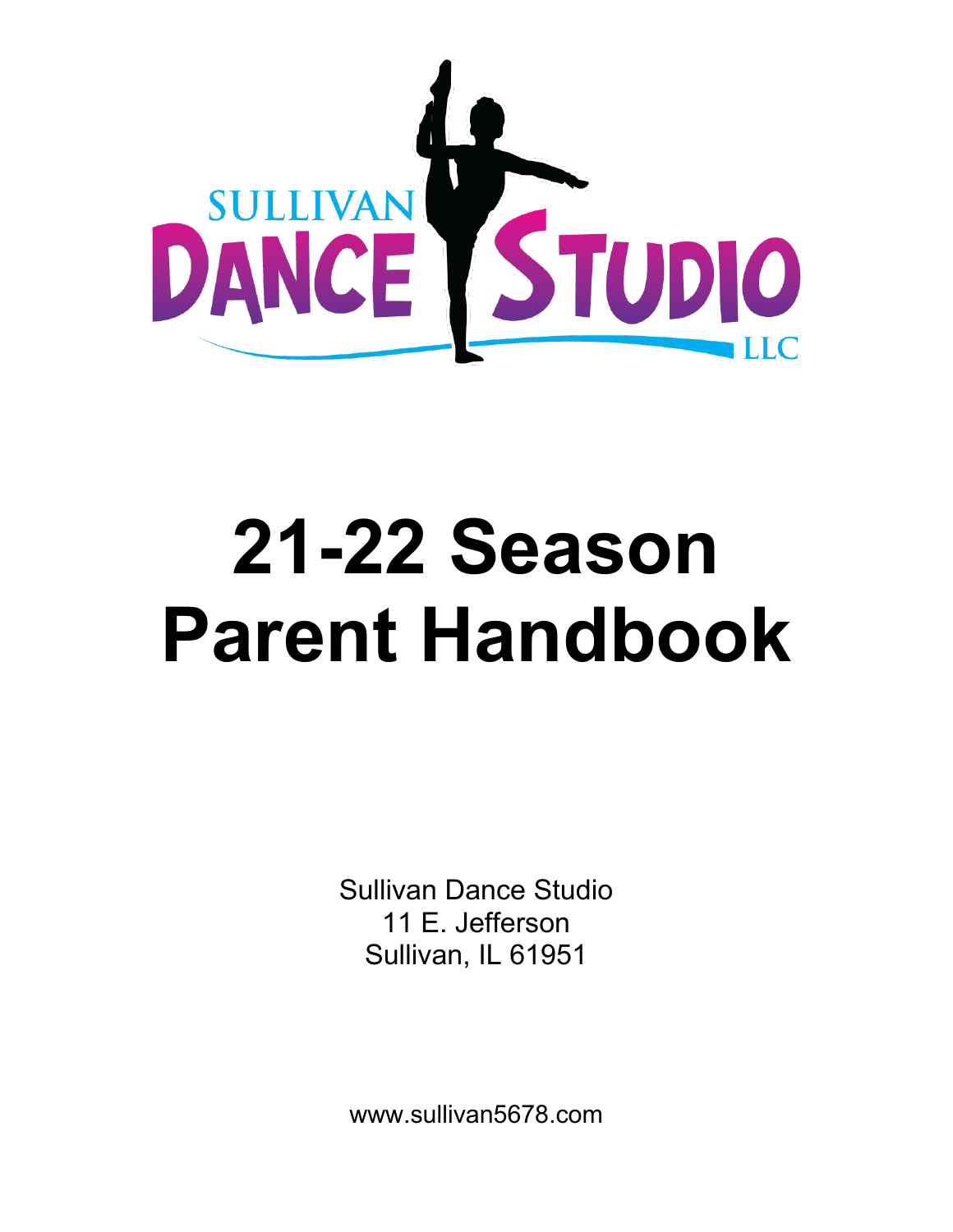## **About Sullivan Dance Studio**

Welcome to the SDS family! We pride ourselves in being more than just a dance studio, but also a nurturing, positive environment where all our students can thrive. Our waiting area is equipped with TV's displaying classes live for parents to watch. Our staff has over 40+ years of combined dance instruction experience. We offer recreational dance classes for ages 18 months – adult along with an award winning competition team! Our lobby has dance apparel and shoes available for purchase to ensure your dancer is always prepared for class.

# **Staff**

| Melissa Weaver Krieger | Studio Owner, Competition Team Director, & Instructor |
|------------------------|-------------------------------------------------------|
| Melissa Lynch          | <b>Office Manager</b>                                 |
| Miss Mindie Fugate     | Recreational Program Director & Instructor            |
| Miss Casey McClain     | Progressive Program Director & Instructor             |
| Miss Abby Husssong     | SDS Squad Director & Instructor                       |
| Sue Weaver             | <b>Business Manager</b>                               |
| Miss Ashlee Florey     | Instructor                                            |
| Miss Danielle Moxley   | Instructor                                            |
| Miss Emily Ray         | Instructor                                            |
| Miss Grace Lynch       | Instructor                                            |
| Miss Liz Owens         | Instructor                                            |
| Miss Madi Wall         | Instructor                                            |
| Miss Sydney Hagerman   | Instructor                                            |
| Miss Tammy Foster      | Instructor                                            |
|                        |                                                       |

Visit our website to read bios on each of our qualified staff members.

# **Studio Design**

Office Manager, Melissa Lynch, can be found at the front desk in the lobby with answers to any questions you might have. Also found in our lobby are all the shoes & apparel to fit your dancer's needs. Downstairs there is a parent's viewing area to stay and watch your dancer(s) on our TV's streaming the classes live! Below the TVs are cubbies for your dancers' street shoes and belongings. Upstairs there is a waiting area for dancers and a kitchenette. Our four dance rooms are equipped with sprung floors with marley flooring. We ask that NO street shoes are worn on these special dance floors.

# **Class Levels**

#### **Recreational Program**

Dancers who typically take 1-2 classes per week, a relaxed dress code & attendance policy, no previous dance experience necessary.

#### **Progressive Program**

Dancers typically take 3+ classes per week, the dress code & attendance policy are enforced, dancers progress by taking consistent styles, TEACHER PLACEMENT IS REQUIRED. This is decided on an individual basis with factors of dance ability, technique, experience, maturity, and class behavior all taken into consideration.

It is common for dancers to in the same level for multiple years.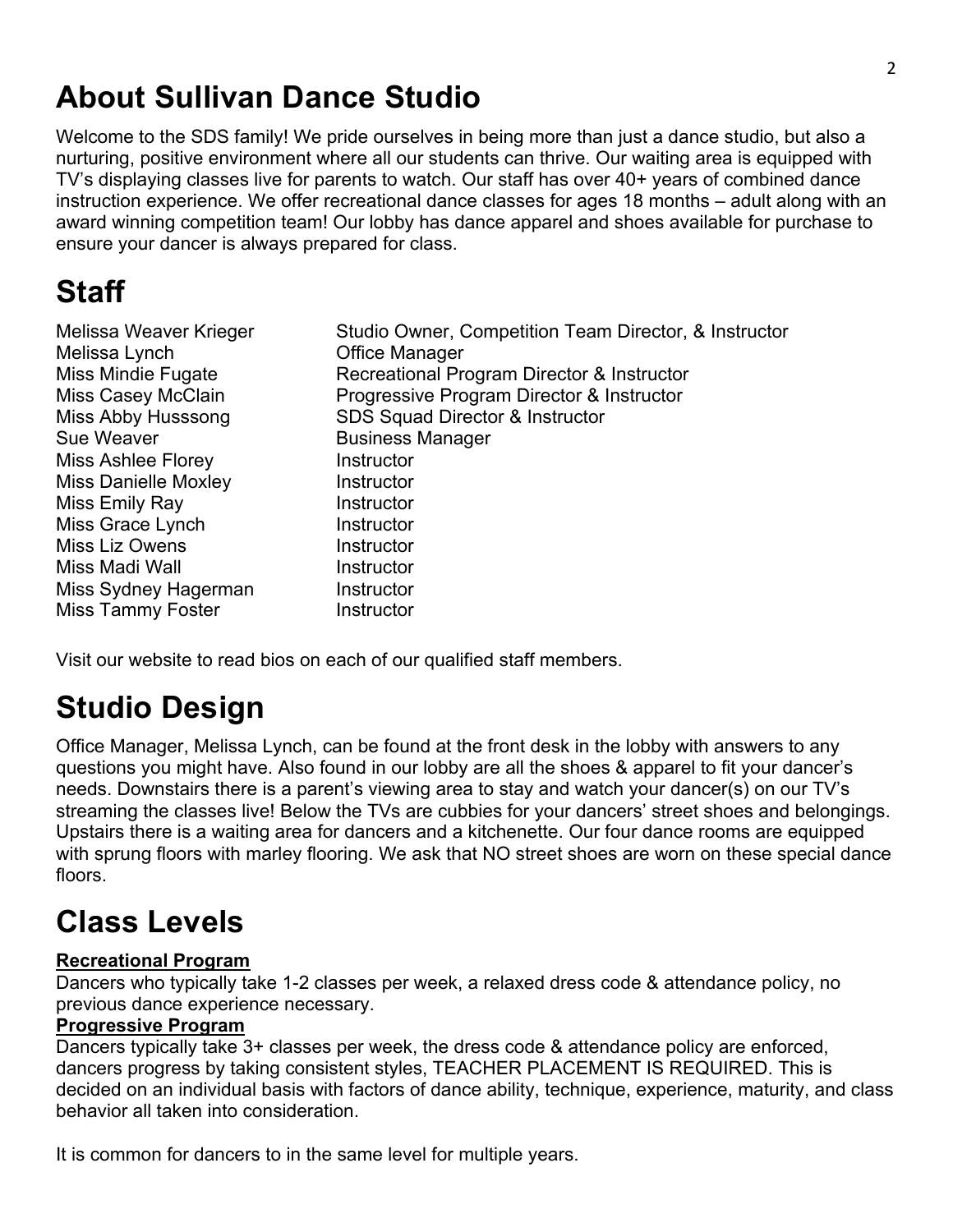## **Due at Registration**

#### **Registration Fee**

This fee is due at the time of registration to reserve your spot in the class. It is a one-time \$25 registration fee to cover the 21-22 Recital Season. Additional siblings are \$10 fee each.

#### **Costume Fee**

All recital classes have a \$40 costume fee each due at the time of registration. For those families registering for 3 or more classes, you may pay costume fees by September 15<sup>th</sup>.

## **Due Monthly**

#### **Tuition**

Tuition is divided into 9 equal payments due on the 1st of the month September-May. Payments are NOT be prorated or discounted over breaks.

#### **Due February 15th**

#### **Costume Balances**

This is the remaining cost of recital costumes determined by their dance level.

## **New! Due April 15th**

#### **Recital Fee**

This includes a recital t-shirt, souvenir program, & digital download video of the recitals.

## **New! Auto-Pay**

**All parents must be enrolled in auto-pay.** Autopay will be used for tuition payments, costume balances, recital fees, and any other outstanding charges.

## **Special Offer - 10% Off Tuition Discount**

Receive a 10% discount on TUITION when you pay in full by **cash or check** at the time of registration. Discount does NOT apply if paying with a credit card.

#### **Late Fee Policy**

There is a 5-day grace period and then a \$15 late fee is automatically applied. This applies to all due dates and amounts. Students who are a month behind in tuition will not be allowed to attend class.

## **All tuition & fees paid are NON-REFUNDABLE!**

#### **All current pricing can be found on our website.**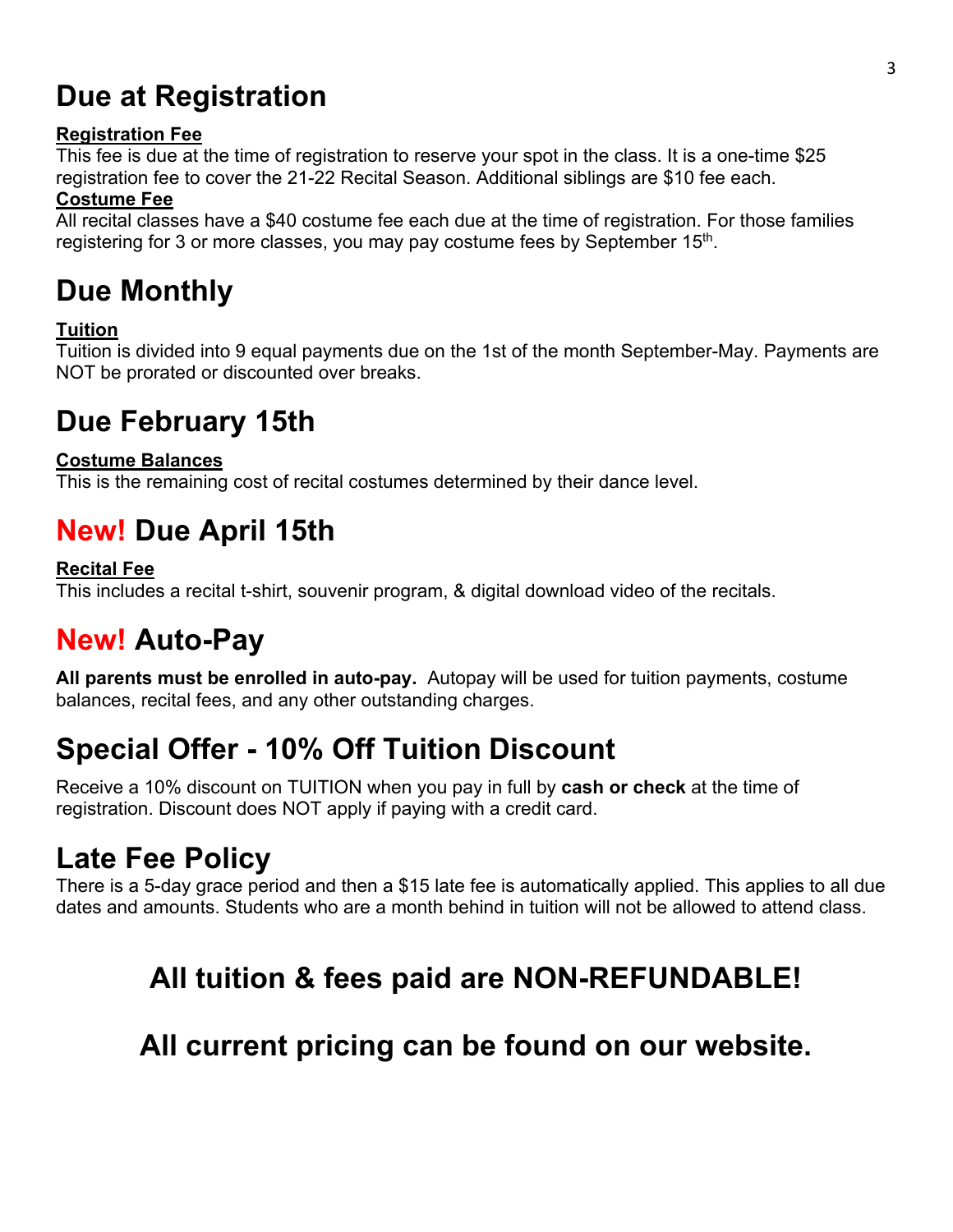## **Class Withdraw**

If you need to withdraw from class, please email or call the studio immediately. Please keep in mind that nothing is refundable and students that withdraw from their class before the recital will **NOT** receive their costumes. You will be charged monthly tuition in the month you withdraw, but will not be charged for future months.

## **Attendance**

All students should be on time for their class and maintain good attendance. If absent or late, please be courteous by calling the studio office as soon as possible at (217)728-9111 or email info@sullivan5678.com. **Do NOT Facebook message or text the teachers.** They are not the one taking attendance and the reason will not be logged.

Please note that if your child has had a fever or thrown up in the last 24 hours they should not come to class. This is an excused absence. We want them to get better and not pass the illness along to others.

Students with 10 or more absences will NOT be allowed to partake in the recital week rehearsals, pictures, or performances.

# **Drop-off & Pick-up**

Although parents are not required to stay during class we highly discourage leaving your younger dancers unattended at the studio during unnecessary periods of time. We are not a babysitting service. Dancers will get ONE warning after bad behavior occurs. If they continue to misbehave, they will not be allowed in the dance studio without a parent at all times. Older dancers are expected to act as role models following the studio rules at all times. We have a beautiful building that Miss Melissa and her family have poured hours of work into. Let's keep it that way.

Parents - do **NOT** ask your dancer to wait outside for you. We will not allow them to do this. You may call when you are here and we will send them out or you may come in to get them.

## **Weather/Cancelations & Make Ups**

Your student's safety is our #1 priority. If inclement weather should make travel dangerous, it is possible that class will be cancelled. Just because Sullivan school cancels does not mean we will. Cancellations are posted on our Facebook page. You will also receive an automated email and text. Please make sure your contact information is correct in Dance Studio Pro. For the 1<sup>st</sup> act of God weather cancellation, we will not make up the class. However, if the same class has another act of God cancellation, we will do our best to hold a make-up session on a Saturday or other arrangement.

# **Lost Items**

Please label your dancer's shoes & belongings with their name or initials. There is a lost and found in the back of the studio. Items that are left unclaimed after one month will be donated.

# **Dress Code**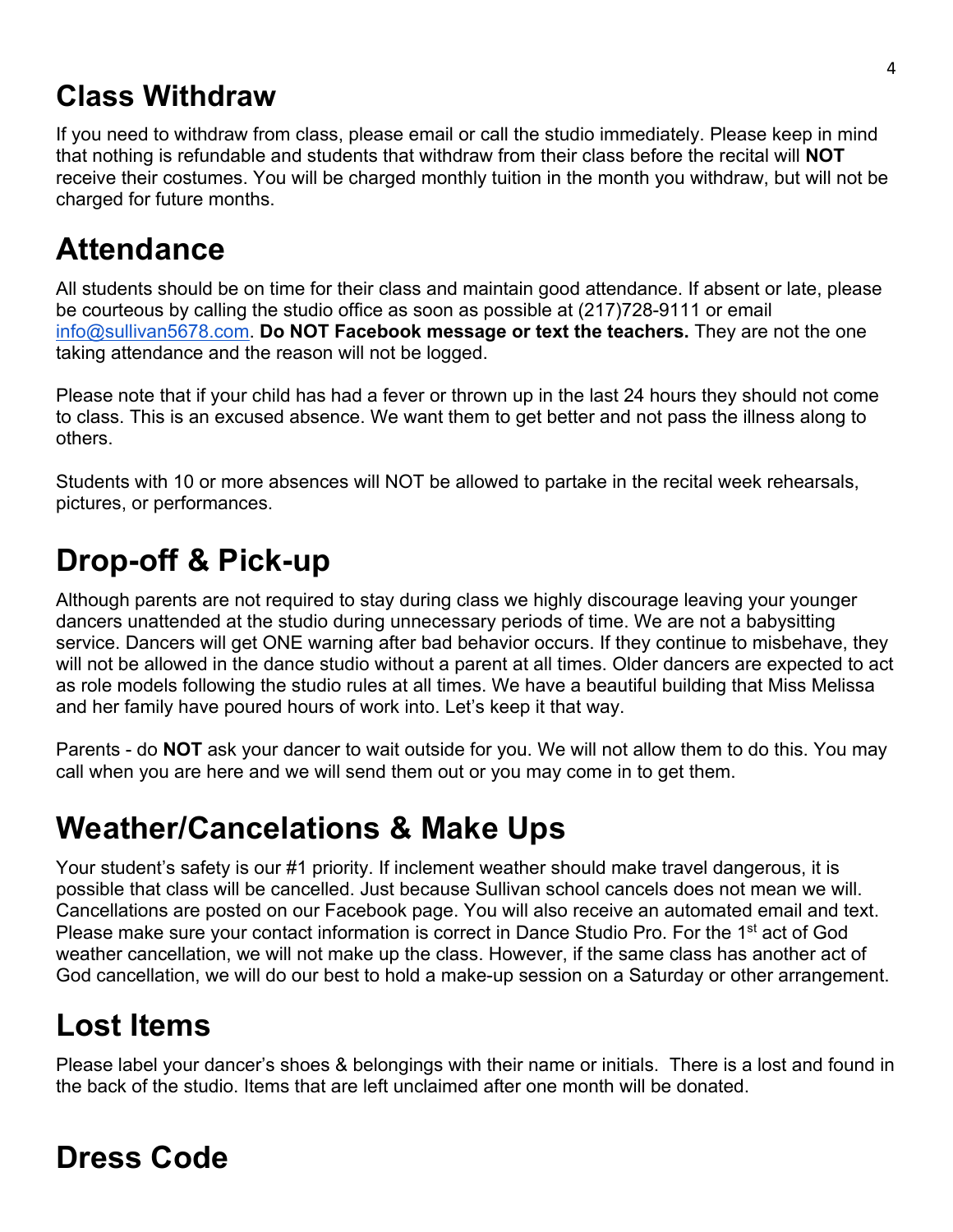Being dressed appropriately with correct shoes and your hair pulled back is essential to a successful learning environment and the dancer's safety. Please visit our website for details on appropriate shoes and apparel for class.

Progressive program dancers who come dressed inappropriately or without the correct shoes will be given a warning. After 3 warnings have been given out, they will be asked to sit in class and take notes.

All dancers who come to class with their hair down will be given a hair tie and charged 25 cents.

#### **Parent & Dancer Behavior**

We expect parents and dancers to uphold themselves to proper behavior while at the dance studio just as they would at school. Inappropriate language, derogatory language, aggressive, disrespectful, or threatening behavior towards any staff, dancer, or dance parent will NOT be tolerated. Sullivan Dance Studio reserves the right to dismiss any dancer or family that is out of line.

## **Christmas Showcase**

This is an OPTIONAL performance opportunity for your dancer. However, all dancers will learn these routines in class throughout November & December. The registration fee includes the extra rehearsals and a costume RENTAL. Parents must provide tights and shoes. Song choices and costume pictures will be posted later this fall. Each student may only register for a maximum of 4 Christmas classes. This show will be held at the Mt. Zion Auditorium with \$15 tickets sold.

## **Dance Recital**

Participation in the spring recital, although not mandatory, is strongly encouraged. If you choose NOT to participate you must let us know at the time of registration.

#### **Recital Survival Guide**

You will receive this closer to recital time including detailed rehearsal schedules, costume, hair, and make-up instructions, instructions on how to purchase tickets, drop-off times, and more.

#### **Tech Week at the Studio**

**NEW!** This will be the last week of classes during their normally scheduled class & time. Teachers and classes may combine into one room to showcase their routines for each other.

#### **Dress Rehearsal & Pictures**

**NEW!** Dress Rehearsal will be held on Friday & Saturday! Please note that Friday's dress rehearsal will possibly start during the **DAY**. These dress rehearsals give the dancers the chance to practice on the stage in their costumes, hair, & make-up. J-wag photography will take individual and group pictures on this day as well. **DRESS REHEARSAL IS MANDATORY!**

#### **Tickets**

This show will be held at the Mt. Zion Auditorium with \$15 tickets sold. If your dancer is in both shows, you are not required to watch both shows. However, if you choose to attend both shows you will need to buy 2 tickets (one for each show).

#### **Show Breakdown**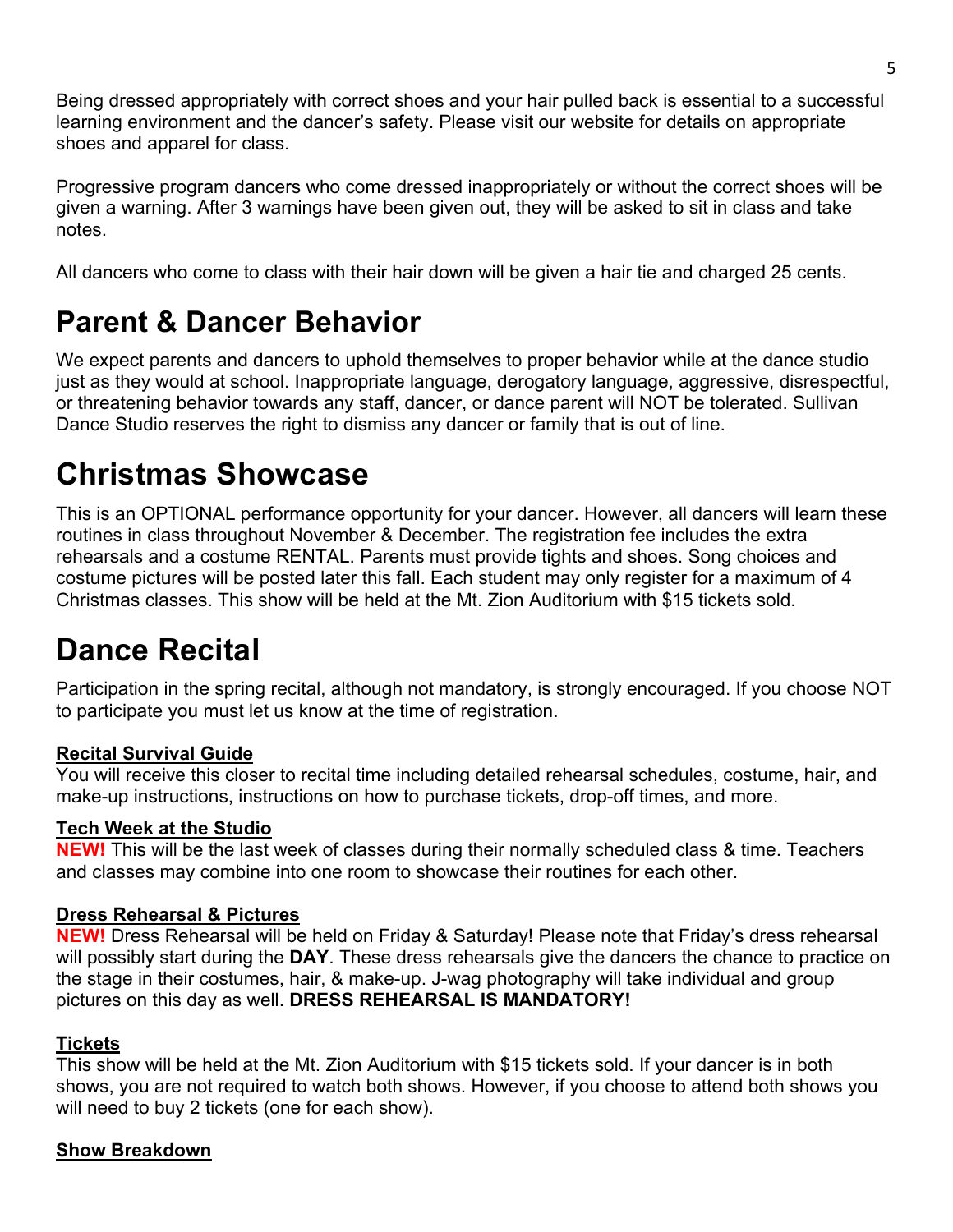There will be 2 shows. All progressive classes level 2 and higher will perform in **BOTH** shows. All recreational classes and level 1 classes will only perform in **ONE** show. These are listed below:

| Show #1                       | Show #2                           |
|-------------------------------|-----------------------------------|
| <b>Itty Bitty Acro/Ballet</b> | Ballet/Tap/Jazz Combo 1           |
| <b>Itty Bitty Ballet</b>      | Acro $1/2$                        |
| Preschool Ballet/Tap Combo    | <b>Elementary Ballet</b>          |
| Preschool Acro/Jazz           | <b>Elementary Tap</b>             |
| Preschool Hip Hop             | Elementary Hip Hop (Wed.)         |
| Beginning Hip Hop             | <b>Elementary Musical Theatre</b> |
| <b>Beginning Acro/Jazz</b>    | <b>Elementary Acro</b>            |
| Beginning Ballet/Tap Combo    | <b>Elementary Cheer</b>           |
| Teen Hip Hop                  | Elementary Hip Hop (Thur.)        |
| <b>Teen Jazz</b>              | <b>Elementary Jazz</b>            |
| <b>Teen Acro</b>              | <b>Elementary Pom</b>             |
| <b>Teen Ballet/Lyrical</b>    |                                   |
| Teen Tap                      |                                   |

## **Contact Info**

We kindly ask that you direct all questions and communications to our front desk staff first. This allows our instructors & studio directors to focus on teaching and keeping our program thriving.

| <b>Studio Office Hours</b>   | Monday – Thursday | $3:00$ p.m. $-8:30$ p.m.  |
|------------------------------|-------------------|---------------------------|
| <b>SDS Front Desk</b>        | 217-728-9111      | $info@s$ ullivan5678.com  |
| <b>SDS On the Go</b><br>well | 217-909-9111      | receives text messages as |

**Office Manager Melissa for Billing Questions** admin@sullivan5678.com

#### **Find us on social media**

| Facebook Page          | <b>Sullivan Dance Studio</b>     |
|------------------------|----------------------------------|
| <b>Facebook Group</b>  | <b>SDS Dance Family</b>          |
| Instagram              | @sullivan5678                    |
| <b>YouTube Channel</b> | <b>Sullivan Dance Studio LLC</b> |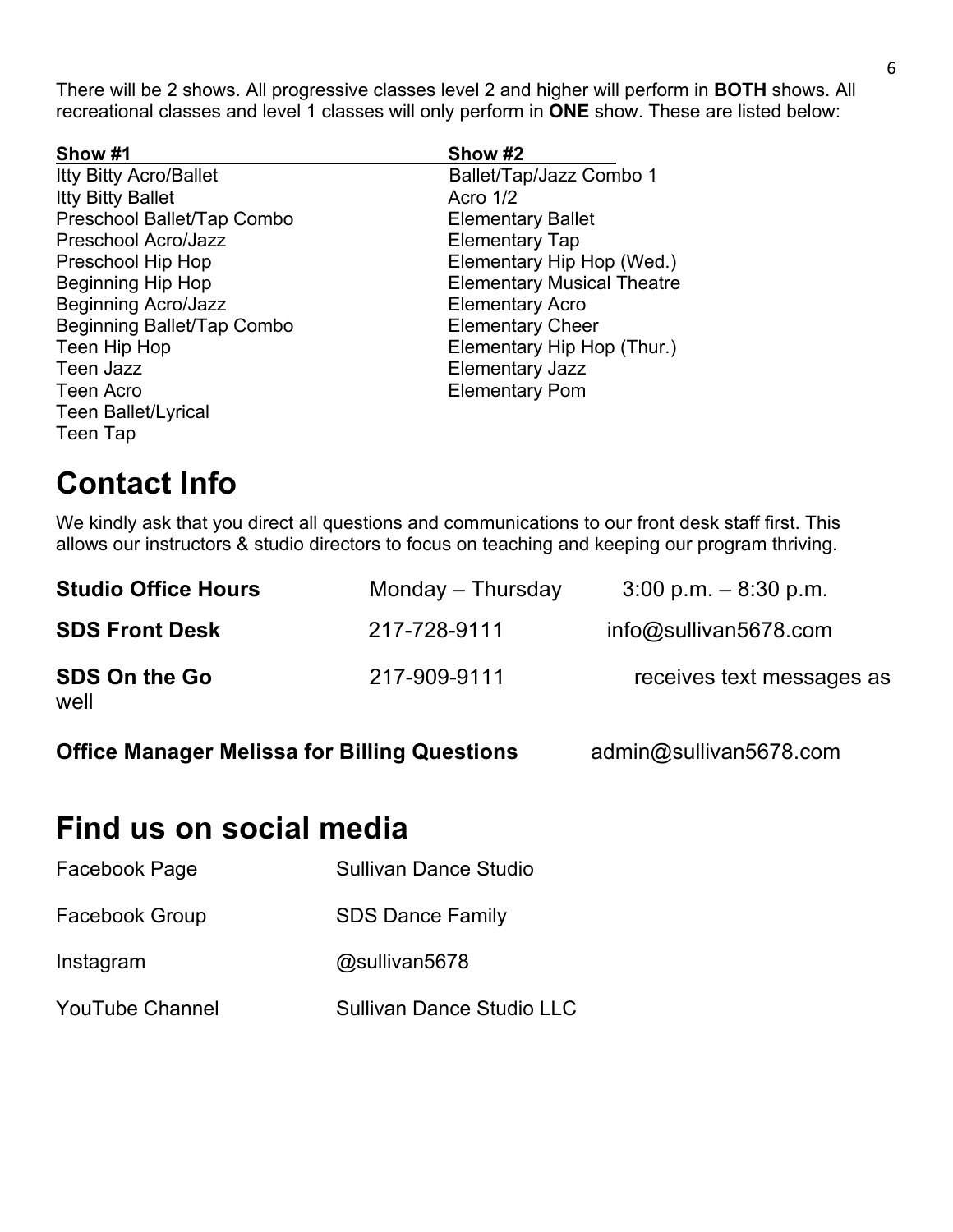## **21-22 Season Important Dates**

21-22 Recital Season Classes Begin Wednesday, September 1<sup>st</sup> Studio CLOSED - Thanksgiving Break Wednesday, 11/25 - Sunday, 11/28 LAST day of classes for 1st semester Thursday, December 9<sup>th</sup> Christmas Showcase Rehearsals @ SDS Monday, 12/13 - Friday, 12/17 Christmas Showcase @ MTZ Auditorium Saturday, December 18<sup>th</sup> Studio CLOSED - Christmas Break Thursday, 12/24 - Sunday, 1/2 FIRST day of classes for 2nd semester Monday, January 3rd Recital Tech Time @ SDS Monday, 5/9 - Thursday 5/12 Recital Weekend @ MTZ Auditorium Friday - Sunday, May 13-15<sup>th</sup>

*Dates are subject to change. Please note that we always keep an up-to-date calendar on our website.*